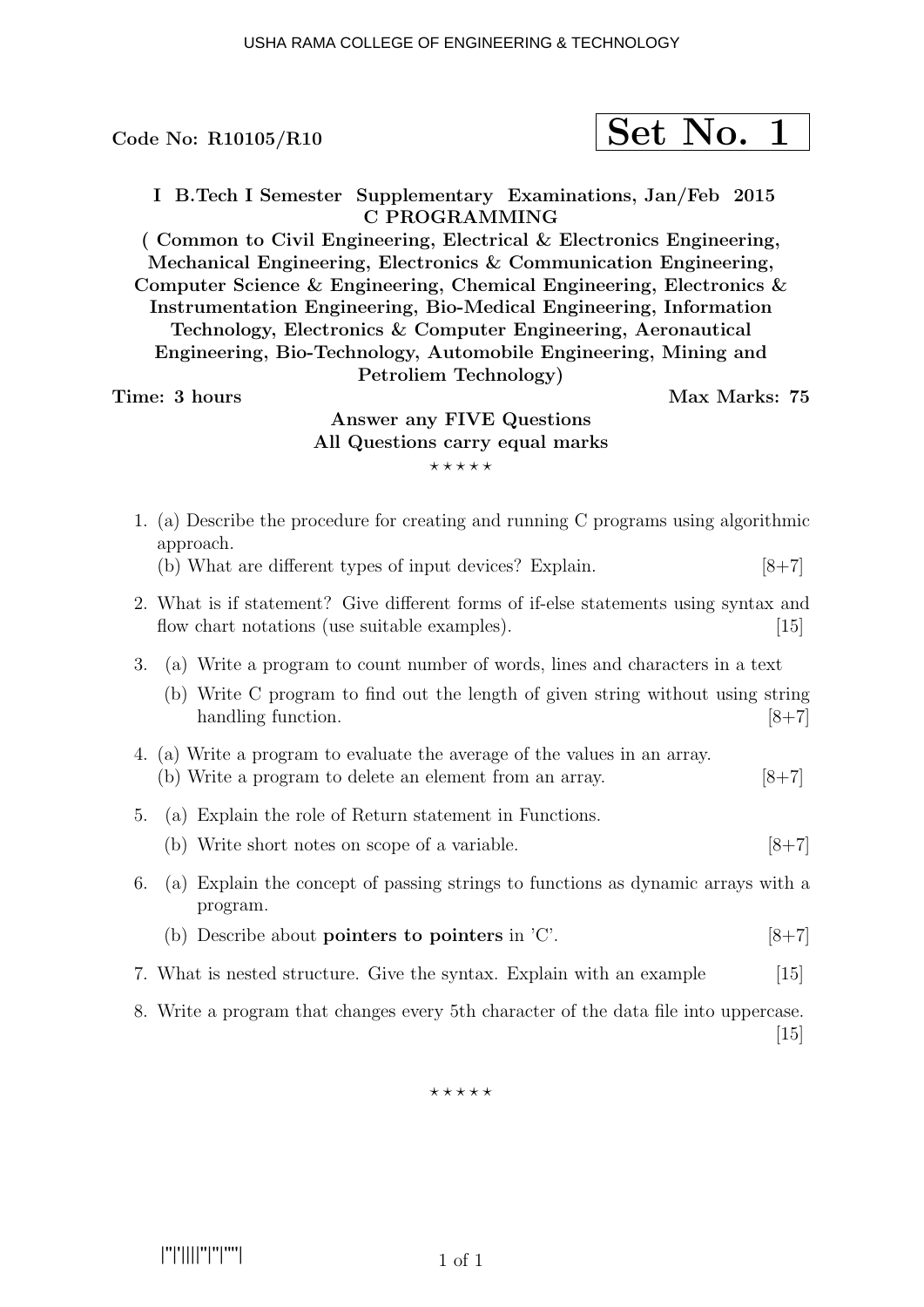|                                                                                                                                                                                                                                                                                                                                                                                                                                                                                                                                                                                                                                                    |  | Code No: $R10105/R10$                                                                                                                                    |  | Set No. 2 |           |
|----------------------------------------------------------------------------------------------------------------------------------------------------------------------------------------------------------------------------------------------------------------------------------------------------------------------------------------------------------------------------------------------------------------------------------------------------------------------------------------------------------------------------------------------------------------------------------------------------------------------------------------------------|--|----------------------------------------------------------------------------------------------------------------------------------------------------------|--|-----------|-----------|
| I B.Tech I Semester Supplementary Examinations, Jan/Feb 2015<br><b>C PROGRAMMING</b><br>(Common to Civil Engineering, Electrical & Electronics Engineering,<br>Mechanical Engineering, Electronics & Communication Engineering,<br>Computer Science & Engineering, Chemical Engineering, Electronics &<br>Instrumentation Engineering, Bio-Medical Engineering, Information<br>Technology, Electronics & Computer Engineering, Aeronautical<br>Engineering, Bio-Technology, Automobile Engineering, Mining and<br>Petroliem Technology)<br>Time: 3 hours<br>Max Marks: 75<br>Answer any FIVE Questions<br>All Questions carry equal marks<br>***** |  |                                                                                                                                                          |  |           |           |
| 1.                                                                                                                                                                                                                                                                                                                                                                                                                                                                                                                                                                                                                                                 |  | (a) What is CPU? Explain about various components of CPU.                                                                                                |  |           |           |
|                                                                                                                                                                                                                                                                                                                                                                                                                                                                                                                                                                                                                                                    |  | (b) Differentiate between hardware and software                                                                                                          |  |           | $[8 + 7]$ |
| 2.                                                                                                                                                                                                                                                                                                                                                                                                                                                                                                                                                                                                                                                 |  | (a) Illustrate the Logical and Shift operators with suitable examples?<br>(b) Explain the use of break statement with an example.                        |  |           | $[8+7]$   |
| 3.                                                                                                                                                                                                                                                                                                                                                                                                                                                                                                                                                                                                                                                 |  | (a) Write C program to delete all occurrences of vowels in given text                                                                                    |  |           |           |
|                                                                                                                                                                                                                                                                                                                                                                                                                                                                                                                                                                                                                                                    |  | (b) Write a C program to copy the one string to another string without strcpy()<br>function                                                              |  |           | $[8+7]$   |
| 4.                                                                                                                                                                                                                                                                                                                                                                                                                                                                                                                                                                                                                                                 |  | (a) Explain the drawbacks of linear arrays in detail.                                                                                                    |  |           |           |
|                                                                                                                                                                                                                                                                                                                                                                                                                                                                                                                                                                                                                                                    |  | (b) Write a C program to calculate sum and average of array elements                                                                                     |  |           | $[8+7]$   |
|                                                                                                                                                                                                                                                                                                                                                                                                                                                                                                                                                                                                                                                    |  | 5. (a) Define Actual Parameters and Formal Parameter. What is meant by Global<br>and Local variable? Explain with an example.                            |  |           |           |
|                                                                                                                                                                                                                                                                                                                                                                                                                                                                                                                                                                                                                                                    |  | (b) Write a C program to find sum of given series by using Function with argument<br>and return value $e = 2 + 3/1! - 6/2! + 9/3! - 12/4! + \dots$ [7+8] |  |           |           |
| 6.                                                                                                                                                                                                                                                                                                                                                                                                                                                                                                                                                                                                                                                 |  | (a) Explain the terms 'One Level' and 'Multi Level' Indirection methods using<br>Pointers.                                                               |  |           |           |
|                                                                                                                                                                                                                                                                                                                                                                                                                                                                                                                                                                                                                                                    |  | (b) Write a C Program to implement the above methods.                                                                                                    |  |           | $[8+7]$   |
| 7.                                                                                                                                                                                                                                                                                                                                                                                                                                                                                                                                                                                                                                                 |  | (a) How to declare a structure in C explain with an example                                                                                              |  |           |           |
|                                                                                                                                                                                                                                                                                                                                                                                                                                                                                                                                                                                                                                                    |  | (b) How to access the elements of a structure explain with an example                                                                                    |  |           | $[8+7]$   |

8. (a) Distinguish between the binary files and text files in C with suitable examples (b) Explain about formatted  $I/O$  in files.  $[7+8]$ 

 $***$ \*\*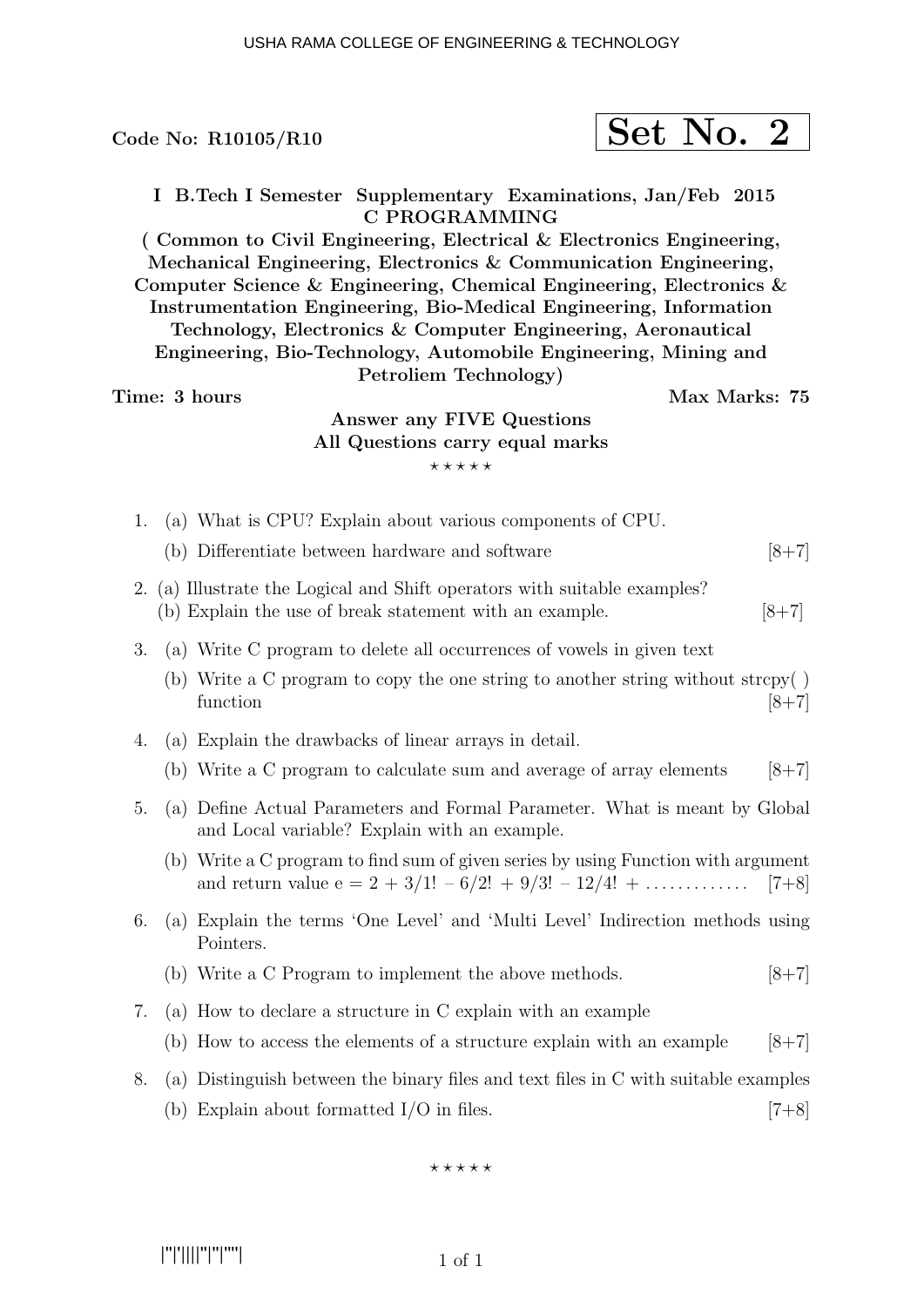Code No:  $R10105/R10$ 

$$
\fbox{Set No. 3}
$$

I B.Tech I Semester Supplementary Examinations, Jan/Feb 2015 C PROGRAMMING

( Common to Civil Engineering, Electrical & Electronics Engineering, Mechanical Engineering, Electronics & Communication Engineering, Computer Science & Engineering, Chemical Engineering, Electronics & Instrumentation Engineering, Bio-Medical Engineering, Information Technology, Electronics & Computer Engineering, Aeronautical Engineering, Bio-Technology, Automobile Engineering, Mining and Petroliem Technology)

### Time: 3 hours and the set of the Max Marks: 75

# Answer any FIVE Questions All Questions carry equal marks  $***$ \*\*

- 1. (a) Write a C program to calculate the total sale given the unit price, quantity, discount rate 20% and VAT tax 12.5%
	- (b) Write a C program that asks the user to enter a temperature in Centigrade and then prints the equivalent value in Fahrenheit.  $[8+7]$
- 2. Differentiate between if statement and if-else statement with suitable examples and proper syntax. [15]
- 3. (a) Write C program to illustrating do while and while do loops.
	- (b) Write a C program to compare one string with another string without using strcmp() function  $[8+7]$
- 4. (a) Write C program sorting of array elements (b) Write C program searching of array element  $[8+7]$
- 5. (a) What is the advantage of using Recursive Function and explain with an example (b) Write a C Program to demonstrate 'Towers of Hanoi' using Recursion  $[8+7]$
- 6. (a) What are the advantages of using Pointers. (b) Write a C Program to compare two string using Pointers.  $[8+7]$
- 7. What is nested structure. Give the syntax. Explain with an example [15]
- 8. Create Two Text files and Write a program to add the contents of one file at the end of another. [15]

 $\star\star\star\star\star$